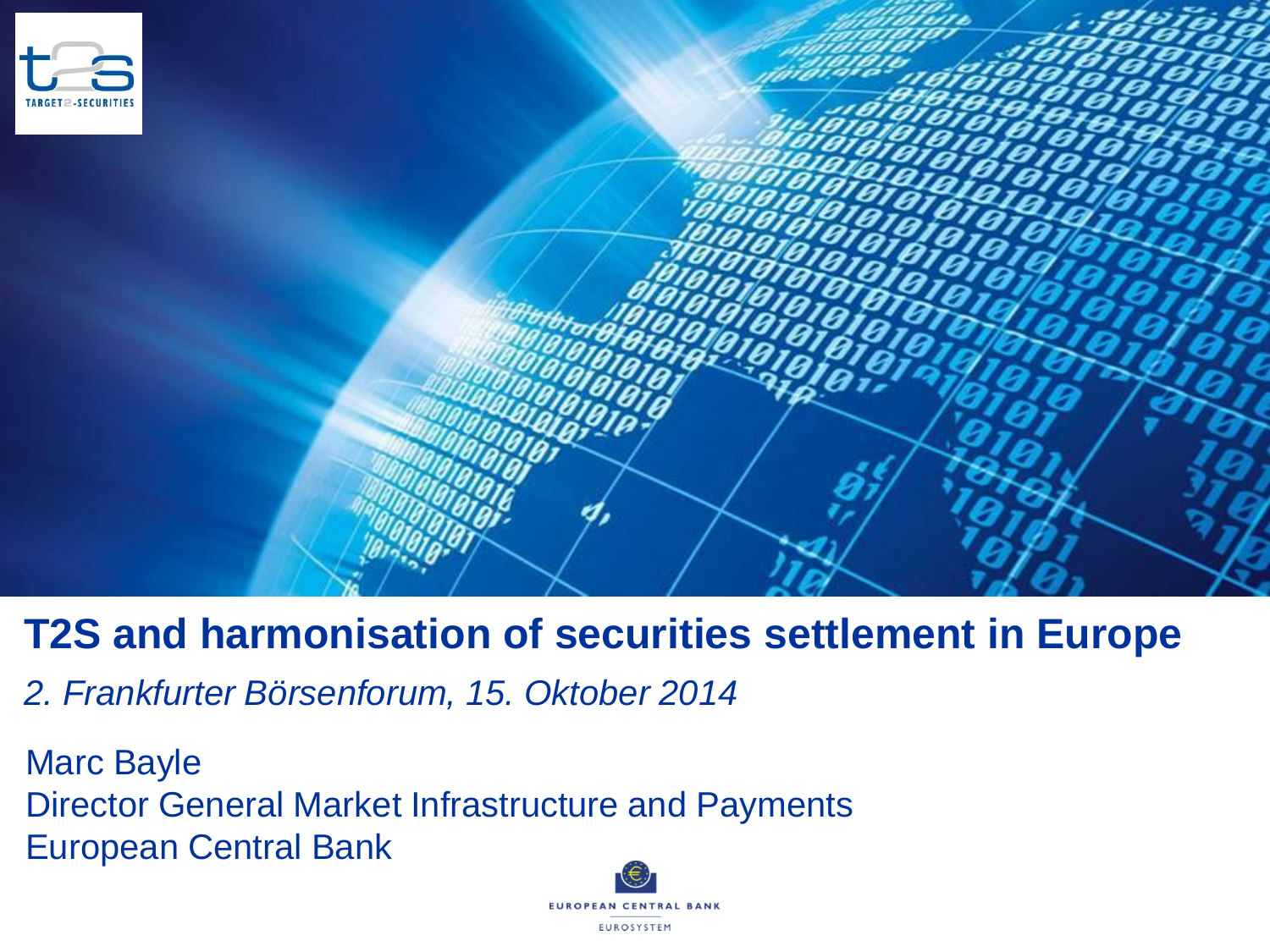

24 CSDs (nearly 100 % of EUR settlement volume)

Eurosystem NCBs and Danish central bank

Their users

T2S as an open system: further CSDs and currencies can join

Any ISIN can be settled (FoP or against EUR/DKK central bank money)

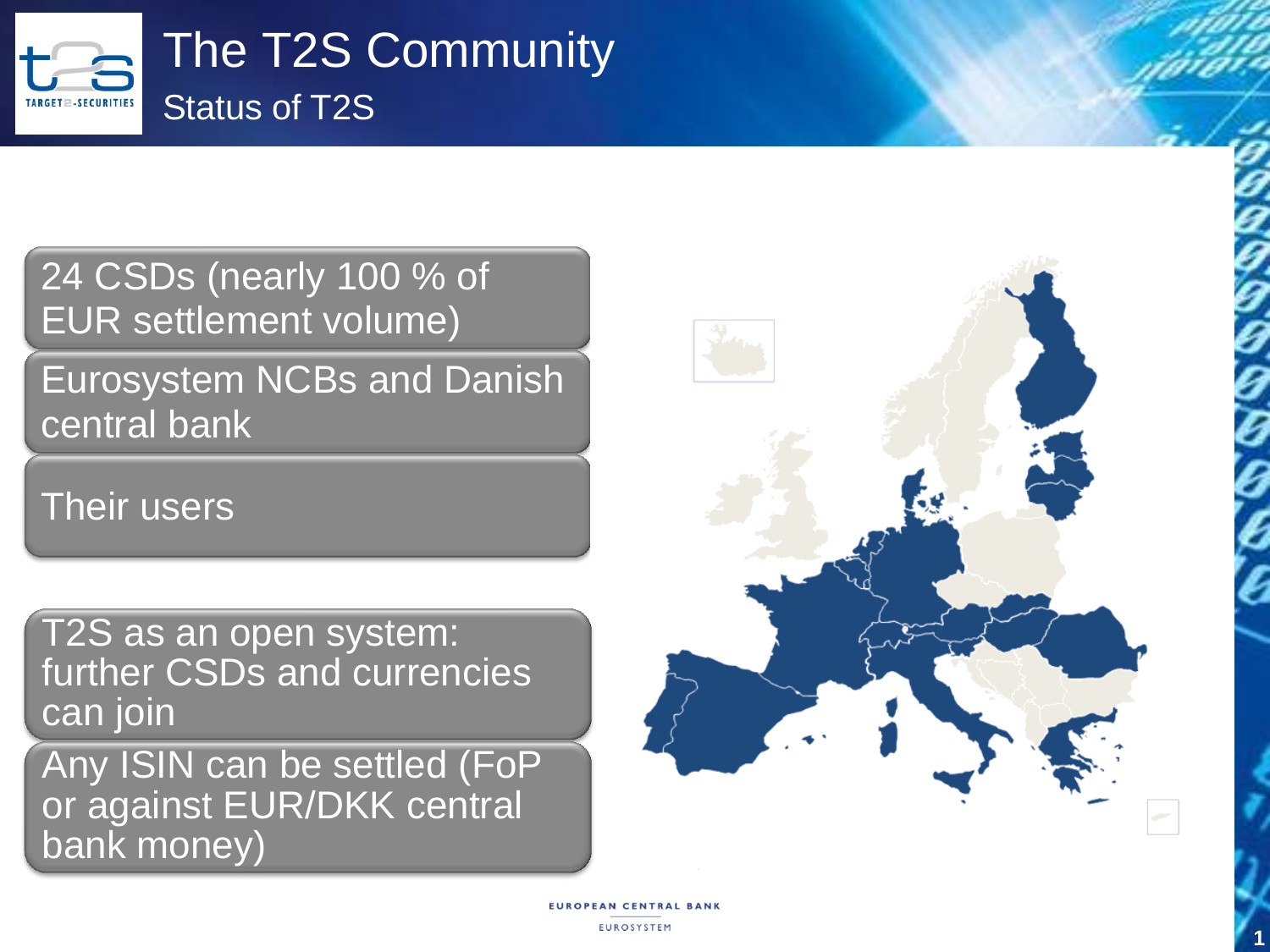#### The T2S Programme Plan Status of T2STARGET=-SECURITIES



Software development complete

User Testing has started on 1 October



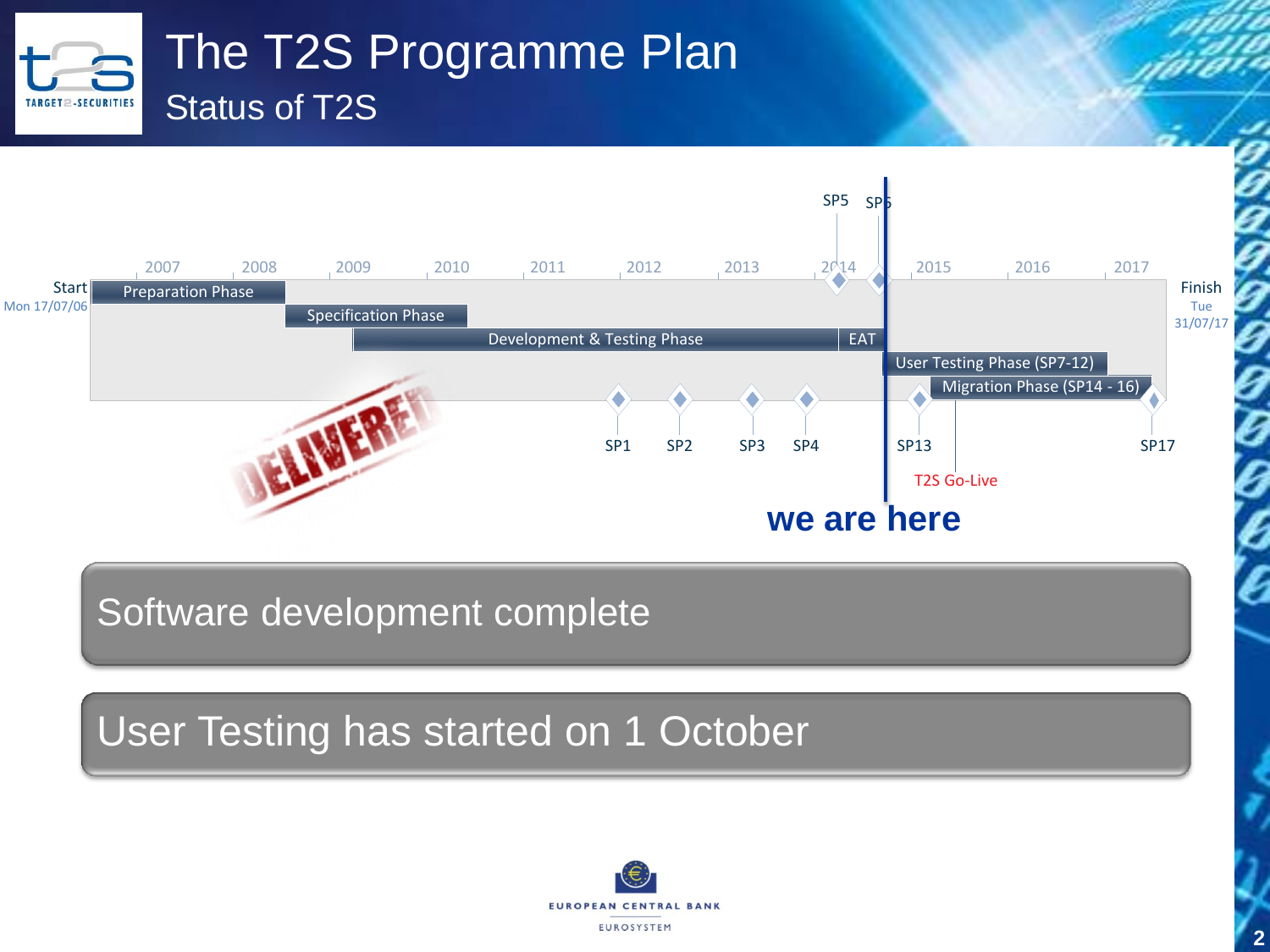

# 3 reasons



T2S community asks strongly for this: *Harmonisation is the added value of the T2S project.*



Harmonisation supports the *Lean T2S* system specification. Keeps budget and time under control



Part of the EU single market agenda (financial integration)



monisation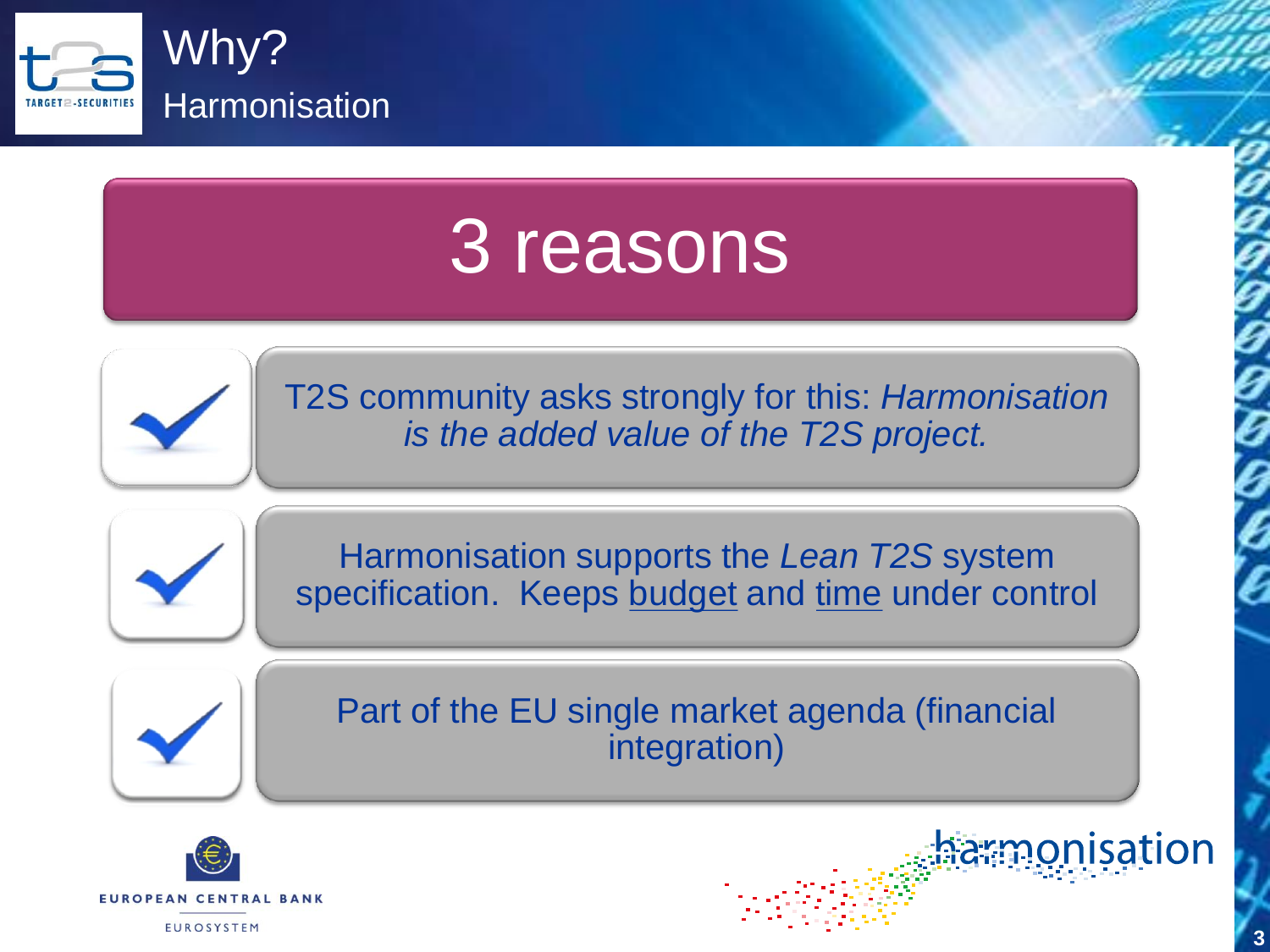# T2S Harmonisation Dashboard

TARGET=-SECURITIES

## Status as of mid-year harmonisation update 2014

|                | <b>ACTIVITIES - PRIORITY 1</b>                 |                                                           | <b>DEFINITION</b> | <b>MONITOR</b> | <b>COMPLIANCE</b>  |
|----------------|------------------------------------------------|-----------------------------------------------------------|-------------------|----------------|--------------------|
| $\mathbf{1}$   | <b>T2S MESSAGES</b>                            | T2S ISO 20022 messages                                    | G                 | G              | G                  |
| $\overline{2}$ |                                                | T2S mandatory matching fields                             | G                 | G              | G                  |
| 3              |                                                | Interaction for registration                              | G                 | G              | G                  |
| $\overline{4}$ |                                                | Interaction for tax info                                  | G                 | G              | G                  |
| 5              | <b>SCHEDULE OF SETTLEMENT DAY</b>              |                                                           | G                 | G              | G                  |
| 6              | <b>T2S CORPORATE ACTIONS STANDARDS</b>         |                                                           | G                 | G              | $\mathbb{R}$       |
| $\overline{7}$ | <b>LEGAL HARMONISATION</b>                     | Settlement finality I (moment of entry)                   | Y                 | $\mathbf{x}$   | $\mathbf x$        |
| 8              |                                                | Settlement finality II (irrevocability of transfer order) | G                 | G              | G                  |
| 9              |                                                | Settlement finality III (irrevocability of transfers)     | G                 | G              | G                  |
| 10             |                                                | <b>Outsourcing IT services</b>                            | G                 | Y              | $\mathbf{x}$       |
| 11             | SETTLEMENT DISCIPLINE REGIME                   |                                                           | Y                 | X              | $\mathbf{x}$       |
| 12             | <b>SETTLEMENT CYCLES</b>                       |                                                           | G                 | G              | G                  |
| 13             | <b>CSD ACCOUNT STRUCTURES</b>                  | <b>Availability of Omnibus Accounts</b>                   | G                 | G              | B.                 |
| 14             |                                                | <b>Restrictions on Omnibus Accounts</b>                   | G                 | G              | G                  |
| 15             | <b>T2S ACCOUNTS NUMBERING</b>                  | Securities accounts numbering                             | G                 | G              | G                  |
| 16             |                                                | Dedicated cash accounts numbering                         | G                 | G              | G                  |
|                | <b>ACTIVITIES - PRIORITY 2</b>                 |                                                           | <b>DEFINITION</b> | <b>MONITOR</b> | <b>COMPLIANCE</b>  |
| 17             | <b>LEGAL HARMONISATION</b>                     | Location of Securities Account/Conflicts of Law           | R                 | $\mathbf x$    | $\pmb{\mathsf{x}}$ |
| 18             | <b>CORPORATE ACTIONS MARKET STANDARDS</b>      | CA market (CAJWG) standards                               | G                 | G              | Y                  |
| 19             | <b>PLACE OF ISSUANCE</b>                       |                                                           | Y                 | $\mathbf{x}$   | $\mathbf x$        |
| 20             | <b>TAX PROCEDURES</b>                          | Withholding tax procedures                                | G                 | R              | $\mathbf{x}$       |
| 21             | <b>SHAREHOLDER TRANSPARENCY - REGISTRATION</b> |                                                           | R                 | $\mathbf{x}$   | <b>X</b>           |
| 22             | <b>MARKET ACCESS</b>                           |                                                           | Y                 | X              | $\mathbf x$        |
| 23             | <b>SECURITIES AMOUNT DATA</b>                  |                                                           | G                 | G              | G                  |
| 24             | <b>PORTFOLIO TRANSFER</b>                      |                                                           | Y                 | $\mathbf{x}$   | $\mathbf{x}$       |